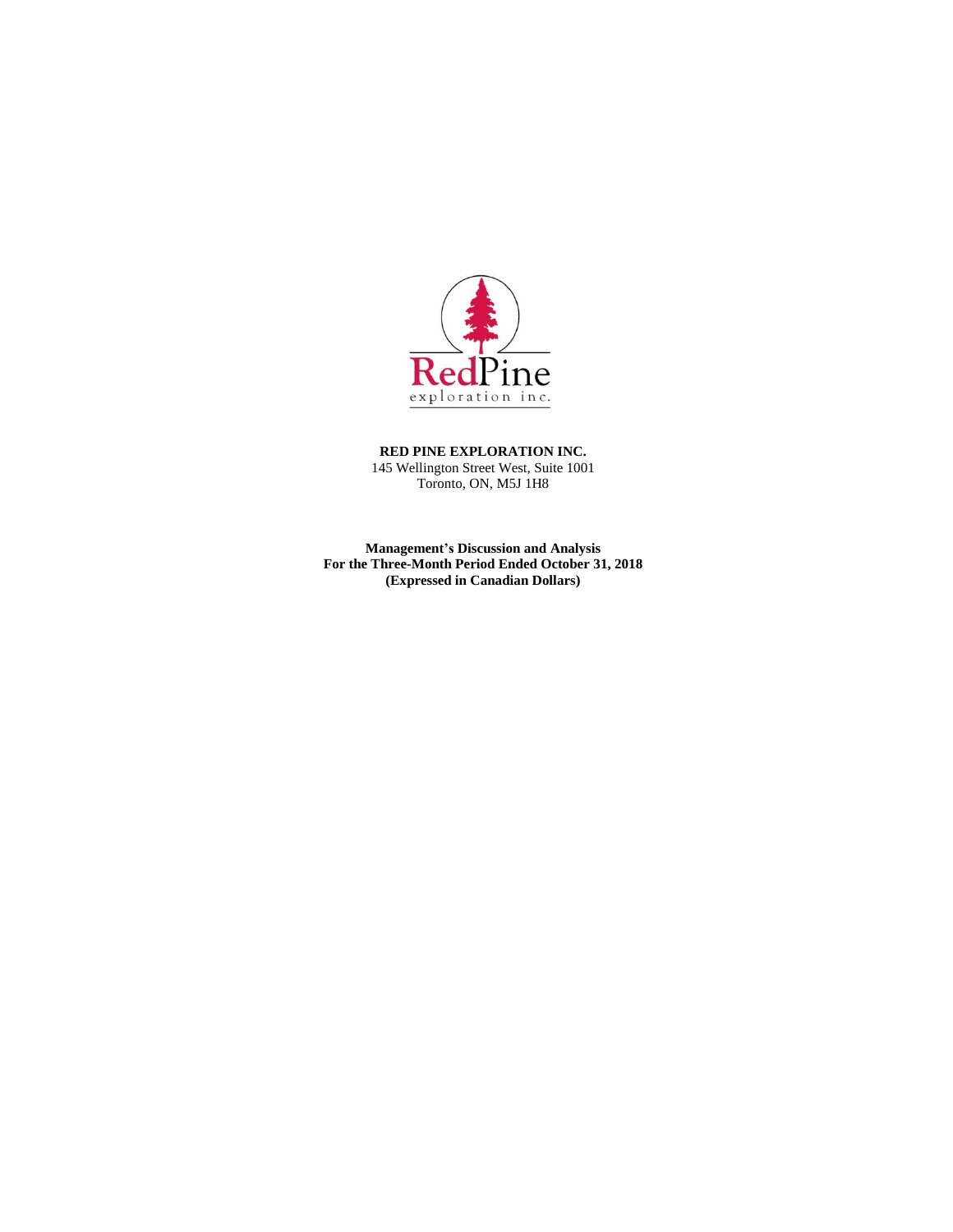### **INTRODUCTION**

This Management's Discussion and Analysis ("MD&A") of Red Pine Exploration Inc. (the "Company", "Red Pine", "we" or "our") is intended to enable readers to view the Company's performance, financial condition and future prospects through management's eyes and to provide material information to readers that may not be fully reflected in the financial statements.

This MD&A is intended to supplement and should be read in conjunction with the Audited Consolidated Financial Statements and the notes thereto for the year ended July 31, 2018. All financial information in this MD&A has been prepared in accordance with International Financial Reporting Standards ("**IFRS**"). All amounts presented in this MD&A are in Canadian dollars unless otherwise indicated.

Additional information relating to our company is available on SEDAR at www.sedar.com and on the company website at www.redpineexp.com.

This MD&A is dated, and the information contained herein is presented as at December 28, 2018.

## **CAUTIONARY STATEMENT ON FORWARD LOOKING STATEMENTS**

This MD&A contains forward-looking information and statements (collectively, "forward-looking statements") within the meaning of applicable Canadian securities legislation, concerning the business, operations and financial performance and condition of Red Pine Exploration Inc. Forward-looking statements include, but are not limited to, statements with respect to the estimation of commodity prices, mineral reserves and resources, the realization of mineral reserve estimates, capital and exploration expenditures, costs and timing of the exploration and development of mineral deposits, the success of exploration activities, permitting time lines, currency exchange rate fluctuations, requirements for additional capital, government regulation of mining activities, environmental risks, unanticipated reclamation expenses, title disputes or claims and limitations on insurance coverage. Generally, these forwardlooking statements can be identified by the use of forward-looking terminology such as "plans", "expects" or "does not expect", "is expected", "budget", "scheduled", "estimates", "forecasts", "intends", "anticipates" or "does not anticipate", or "believes", or variations of such words and phrases or state that certain actions, events or results "may", "could", "would", "might" or "will be taken", "occur" or "be achieved" or the negative connotations thereof. All such forward-looking statements are based on the opinions and estimates of the relevant management as of the date such statements are made and are subject to important risk factors and uncertainties, many of which are beyond the Company's ability to control or predict.

Forward-looking statements are necessarily based on estimates and assumptions that are inherently subject to known and unknown risks, uncertainties and other factors that may cause the actual results, level of activity, performance or achievements of the Company to be materially different from those expressed or implied by such forward-looking statements, including but not limited to: risks and uncertainties relating to, among other things, changes in commodity prices, currency fluctuation, financing, unanticipated reserve and resource grades, infrastructure, results of exploration activities, cost overruns, availability of materials and equipment, timeliness of government approvals, taxation, political risk and related economic risk and unanticipated environmental impact on operations as well as other risks and uncertainties described under *Risks and Uncertainties* section of this MD&A for additional disclosures.

Although the Company has attempted to identify important factors that would cause actual results to differ materially from those contained in forward-looking statements, there may be other factors that cause results not to be as anticipated, estimated, or intended. There can be no assurance that such statements will prove to be accurate, as actual results and future events could differ materially from those anticipated in such statements. All of the forward-looking statements contained on this MD&A are qualified by these cautionary statements. Readers should not place undue reliance on forward-looking statements. Forward-looking statements are provided for the purpose of providing information about management's current expectations and plans and allowing investors and other to get a better understanding of the Company's operating environment. The Company expressly disclaims any intention or obligation to update or revise any forward-looking statements whether as a result of new information, events or otherwise, except in accordance with applicable securities laws.

### **QUALIFIED PERSON**

Quentin Yarie, P.Geo, the Company's President and Chief Executive Officer is the Qualified Person, as defined by NI 43-101, who has reviewed and approved the technical information disclosed in this MD&A.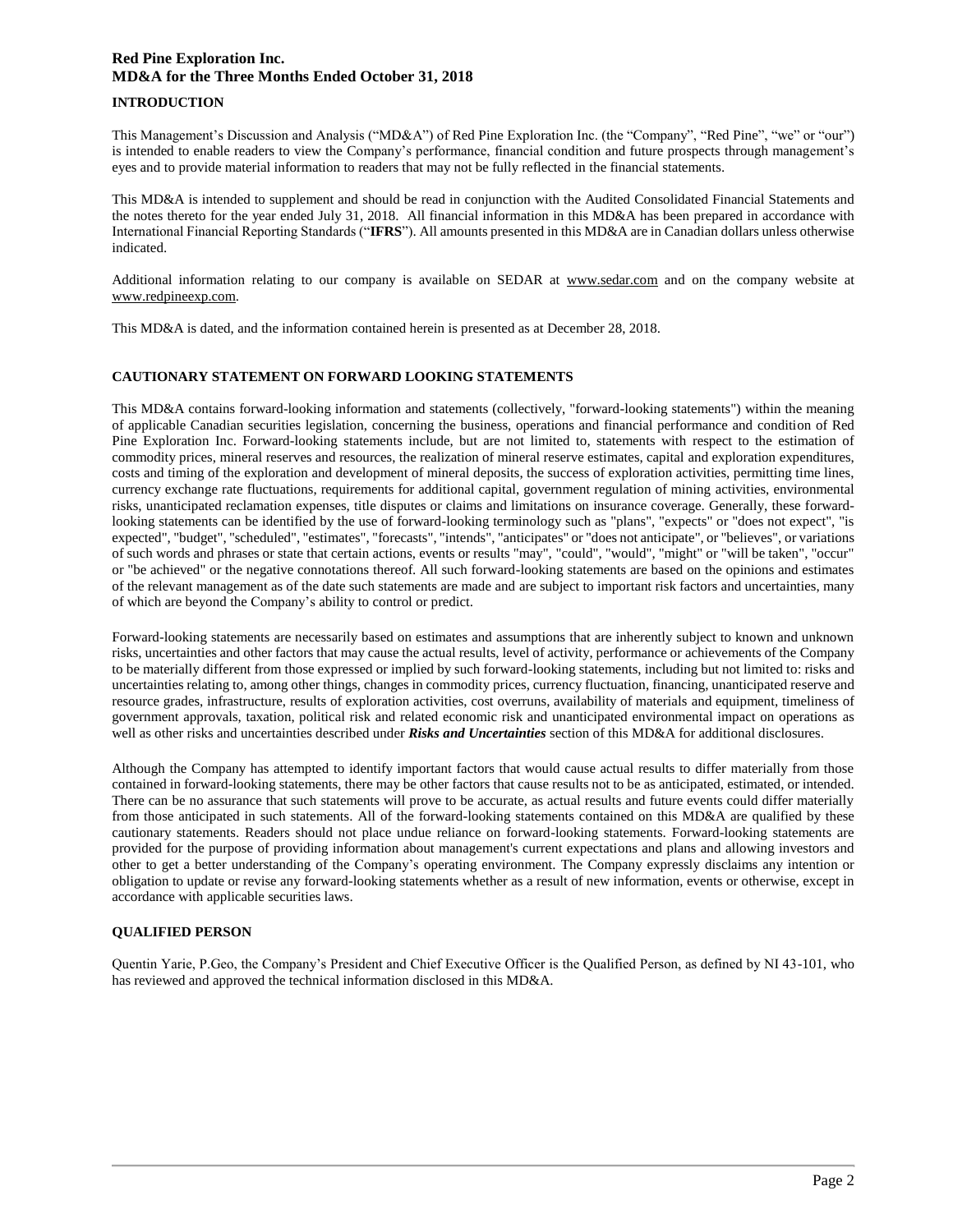## **CORE BUSINESS AND OBJECTIVES**

Red Pine is a publicly-listed corporation (TSXV: RPX) incorporated under the laws of Ontario and has a fiscal year-end of July 31. Our principal business is the acquisition, exploration and development of mineral properties with a particular focus on gold exploration projects located in northern Ontario.

The long-term business objectives of the Company are to:

- 1. acquire mineral properties it considers prospective to strengthen its portfolio of properties,
- 2. advance the geological knowledge of its mineral properties through successive exploration programs, and
- 3. if deemed advantageous, dispose of its mineral properties

Our principal project consists of a 60% interest in the Wawa Gold Project, which is situated in northern Ontario next to the municipality of Wawa and consists of over 5,500 hectares and hosts several former mines with historic production. Citabar LLP owns the remaining 40% interest in the project and is funding their portion of exploration activities. Red Pine is the operator of the joint venture.

We have additional mineral properties situated in northern Ontario.

Our mineral properties are currently in the exploration stage and we do not operate any mines. We have not generated operating revenues or paid dividends since inception and are unlikely to do so in the immediate future. Our continued operations are dependent upon the ability of the Company to obtain financing through the proceeds of securities subscriptions for the continued exploration of its mineral properties. We have not yet determined through a feasibility study whether any of our mineral properties contain mineralization that is economically recoverable.

The value of an exploration property is highly dependent upon the discovery of economically recoverable mineralization, the longterm preservation of the Company's ownership interest in the underlying mineral property, the ability of the Company to obtain the necessary funding to complete sufficient exploration activities on the property, and the prospects of any future profitable production therefrom, or alternatively upon the Company's ability to dispose of its property interests on an advantageous basis.

Risk factors that must be considered in achieving the Company's business objectives include the risk that exploration activities may not result in the discovery of minerals or definition of any mineral resources or reserves, that significant expenses could be required to define mineral reserves, that environmental, land title and competitive issues may prevent the development of any mineral reserves, and that the Company may fail to generate adequate funding to development mineral reserves.

The Company accepts the risks which are inherent to mineral exploration programs and the exposure to the cyclical nature of mineral prices. The Company relies on the geological and industry expertise of its Toronto-based management team and engages subcontractors to complete certain aspects of its exploration programs.

Our executive offices are situated at 1001-145 Wellington Street West, Toronto, Ontario, M5J 1H8 and our website is [www.redpineexp.com](http://www.redpineexp.com/) (which is expressly not incorporated by reference into this filing).

As of October 31, 2018, we had 16 employees in addition to the President & Chief Executive Officer and the Chief Financial Officer. Certain professional, administrative and geological services are provided to the Company by independent contractors, including corporations and/or individuals who may be officers or directors of Red Pine. No assurance can be given that qualified employees can be retained by Red Pine when necessary.

See the *Risks and Uncertainties* section of this MD&A for additional risk disclosures.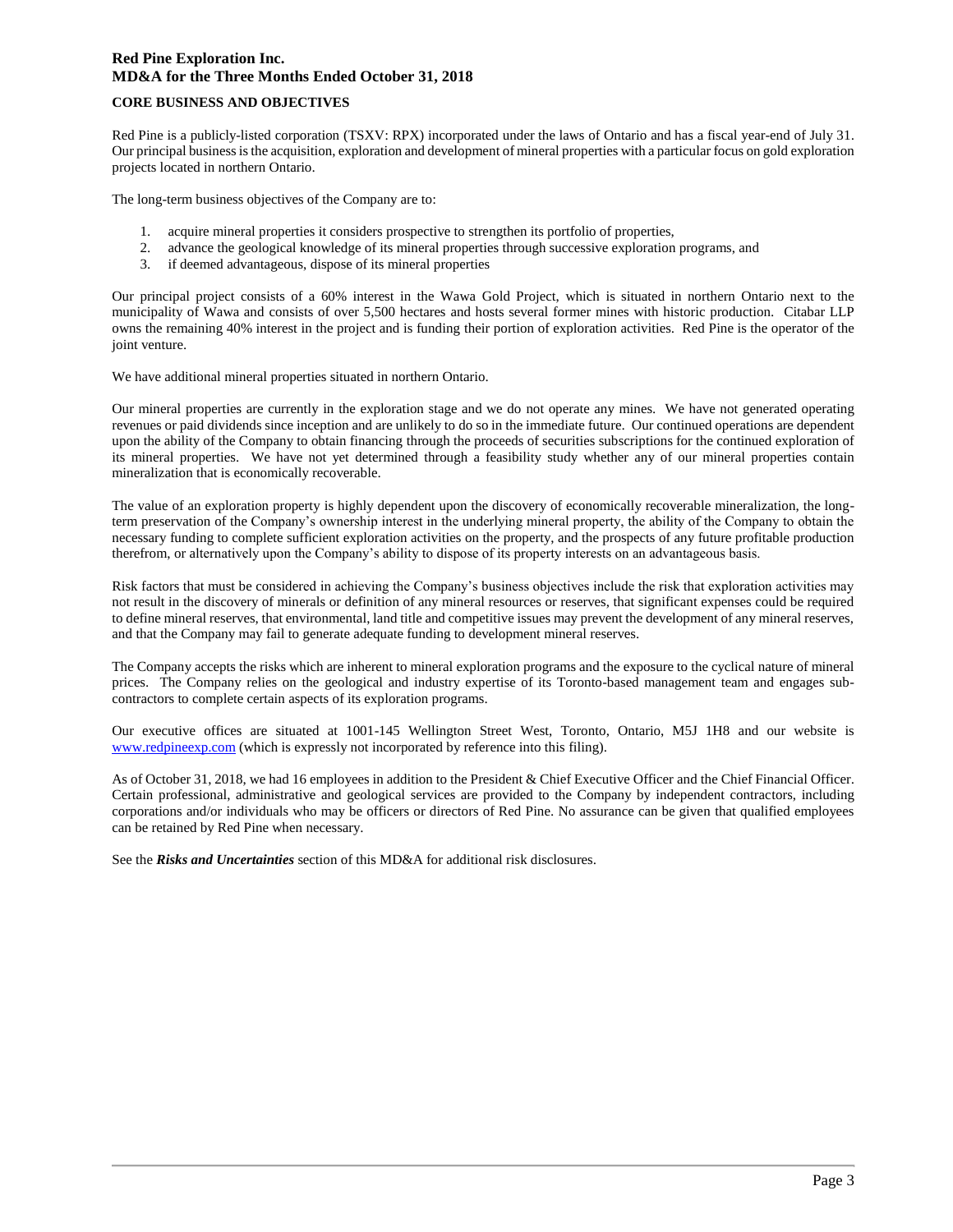# **CORPORATE HIGHLIGHTS**

- On November 15, 2018 the company announced its first mineral resource estimate for the Minto Mine South Project located near Wawa, Ontario. The Company has completed the estimate to assess the viability of a bulk sample and/or early mining scenario. The mineral resource estimate was prepared by Golder Associates Ltd. (Golder).
- Highlights include:
	- o 105,000 tonnes @ 7.5 g/t gold in the Indicated category for 25,000 ounces of gold;
	- o 354,000 tonnes @ 6.6 g/t gold in the Inferred category for 75,000 ounces of gold;
	- o Resource remains open in all directions;
	- o 100% of the Indicated resource located at less than 180m vertical depth
	- o 92% of the Inferred resource located at less than 235m vertical depth;
- Exploration Target were revised to include an additional 250,000-750,000 ounces of gold within 1,500,000 to 2,400,000 tonnes grading between 5-10 g/t gold in the Minto Mine South Project in addition to the mineral resource estimate. The Reader is cautioned that the potential tonnages and grades of the Exploration Target are conceptual in nature, that there has been insufficient exploration to define a mineral resource and that it is uncertain if further exploration will result in the Exploration Target being delineated as a mineral resource.
- During the three months ended October 31, 2018, 2,650,000 stock options were granted to directors, officers and consultants with an estimated fair value of \$156,306 using the Black-Scholes model for pricing options under the following assumptions: risk free interest rate 2.25% %, dividend yield 0%, expected stock volatility 211.72% %, and an expected life of 5 years. The stock options vested immediately.

# **SUBSEQUENT EVENTS**

• During December 2018, the Company completed a private placement financing for gross proceeds of \$3,691,500. The Company issued 37,380,000 non-flow-through units ("Units") and 36,450,000 flow-through shares ("FT shares") of the Company, each priced at \$0.05. Each FT share was issued on a "flow-through" basis, as defined in the Income Tax Act (Canada). The flow through premium associated with this financing was \$277,900. Each Unit consists of one common share of the Company and one-half of one common share purchase warrant of the Company, which is exercisable to acquire on additional common share for a period of 24 months from the issuance thereof at a price of \$0.075 per share. A total of 18,690,000 common share purchase warrant were issued with an estimated fair value of \$496,392 using the Black-Scholes model for pricing options under the following assumptions: risk free interest rate 2.21% %, dividend yield 0%, expected stock volatility of 97%, and an expected life of 2 years. As part of the financing the Company paid Finders a cash commission of \$71,750 and issued 1,435,000 non-transferrable compensation options ("Compensation Options"), with each Compensation Option being exercisable into one Common Share of the Company at a price of \$0.05 for a period of 24 months from the date of closing of the Offering. The Compensation Options have an estimated fair value of \$26,863.47 using the Black-Scholes model for pricing options under the following assumptions: risk free interest rate 2.21% %, dividend yield 0%, expected stock volatility of 97%, and an expected life of 2 years

# **FUTURE OUTLOOK AND PLAN**

The Wawa Gold Project delineation program is designed to both expand and increase confidence in the existing inferred gold resources. The drilling, trenching and mapping programs are expected to continue throughout 2018 to yield significant advancements in the status of the identified resources. The Company is focused on efficient, rapid exploitation and plans to move to a PEA in the near future. Results and plans for the Wawa Gold Project are discussed in further detail in the section titled Exploration and Evaluation Activities.

For the three-month period ended October 31, 2018, the Company has spent approximately \$1,482,412 on exploration expenditures prior to any recovery from the joint-venture partner, which is estimated at approximately \$669,726.

As of October 31, 2018, the Company had a working capital surplus of \$ 1,274,734 (July 31, 2017: 2,237,077) and management believes the company is well funded to maintain the existing exploration and evaluation expenditures while supporting professional fees and general and administrative expenses until the end of the current fiscal year. The Company believes that any shortfall in funding can be covered through the monetization of non-core exploration assets, which are described in the section titled Exploration and Evaluation Activities.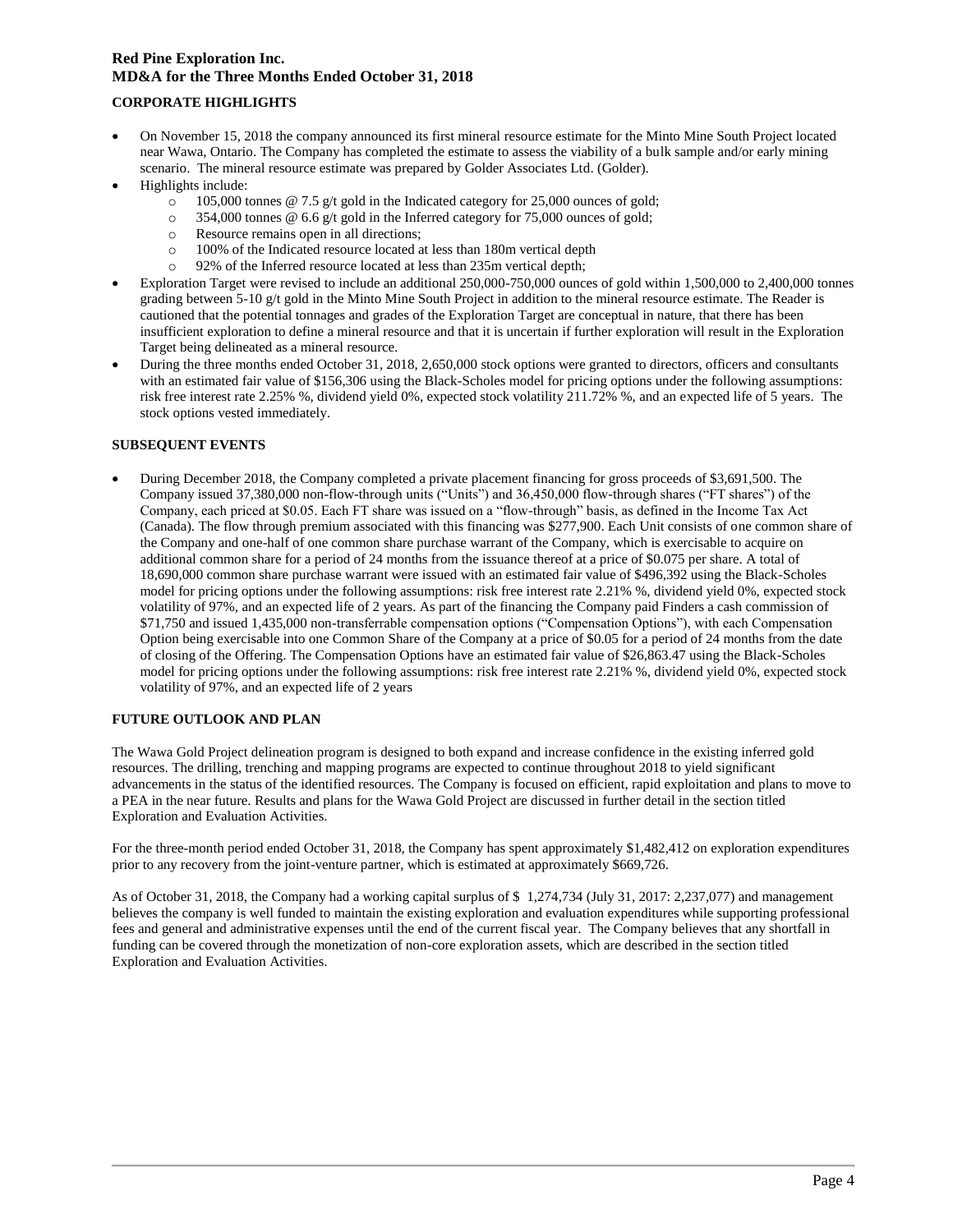# **EXPLORATION AND EVALUATION ACTIVITIES**

During the three-months ended October 31, 2018, the Company's exploration activities have focused on the Wawa Gold Project.

Red Pine holds a 60% interest in the Wawa Gold Project and is the Manager and Operator of the project. The exploration strategy is to increase and quantify the gold resource on the property. This is being done through continued exploration and delineation intended to increase the Company's understanding of the gold bearing mineralization. Over the past three months, Red Pine has finalized the sampling of 42,000 metres of historic core, that was never sampled by previous operators of the project (initiated in February 2016) and drilled a total of 4,611 meters for a total of 57,886 meters of drilling being completed on the project as of October 31, 2018. The drill program will continue throughout 2019 to delineate mineralization in the Surluga resource as per the exploration strategy of increasing the high-grade zone of the Surluga deposit and generate a PEA.

• Minto Mine South 2018 resource model will be reviewed in context of expanding this high-grade resource along strike. • Coinciding with the drill program, Golder Associates continues to update the current resource model for the Surluga

deposit.

• In addition to the historic sampling program and drill program, Red Pine continued modeling and evaluate data collected during the summer trenching and mapping program to increase the overall knowledge of the geological and structural control of the targets.

The Wawa Gold property consists of 34 unpatented and mining claims and 163 patented and leased mining claims totaling 5,582 contiguous hectares and hosts several past producing mines with a combined historic production of 120,000 oz. Au at an average grade of 9.04 g/t. To date, the largest gold deposit on the property is the Surluga deposit 1,2, which hosts a NI 43-101 Inferred Resource of 1,088,000 oz. Au at an average grade of 1.71  $g/t$  using a 0.5  $g/t$  cut-off contained within 19.82 million tonnes (Mineral Resource Statement, Surluga-Jubilee Gold Deposit, Wawa Gold Project, Ontario, Ronacher Mckenzie Geoscience and SRK Consulting (Canada) Inc., May 26, 2015). The project area is located approximately 2 kilometres east of the Town of Wawa in northern Ontario.

On April 10, 2018, all unpatented claims in Northern Ontario were converted from their position on the ground to claim cells on a virtual provincial grid in the government's new online Mining Lands Administration System (MLAS). As a result, unpatented claim boundaries and claim counts have changed. Leases and patents were not affected.

### Net Smelter Royalties

.

The Company retains a 1.5% NSR on approximately 75 square kilometers of claims 20 km east of Goldcorp's Borden Gold project near Chapleau, Ontario. The underlying property package was sold to Probe Mines Ltd. in November 2012. Other Properties

As of October, 31 2018 the company retains the Cayenne, Algoma-Talisman, Mortimer, Mount Logano and Moffatt Properties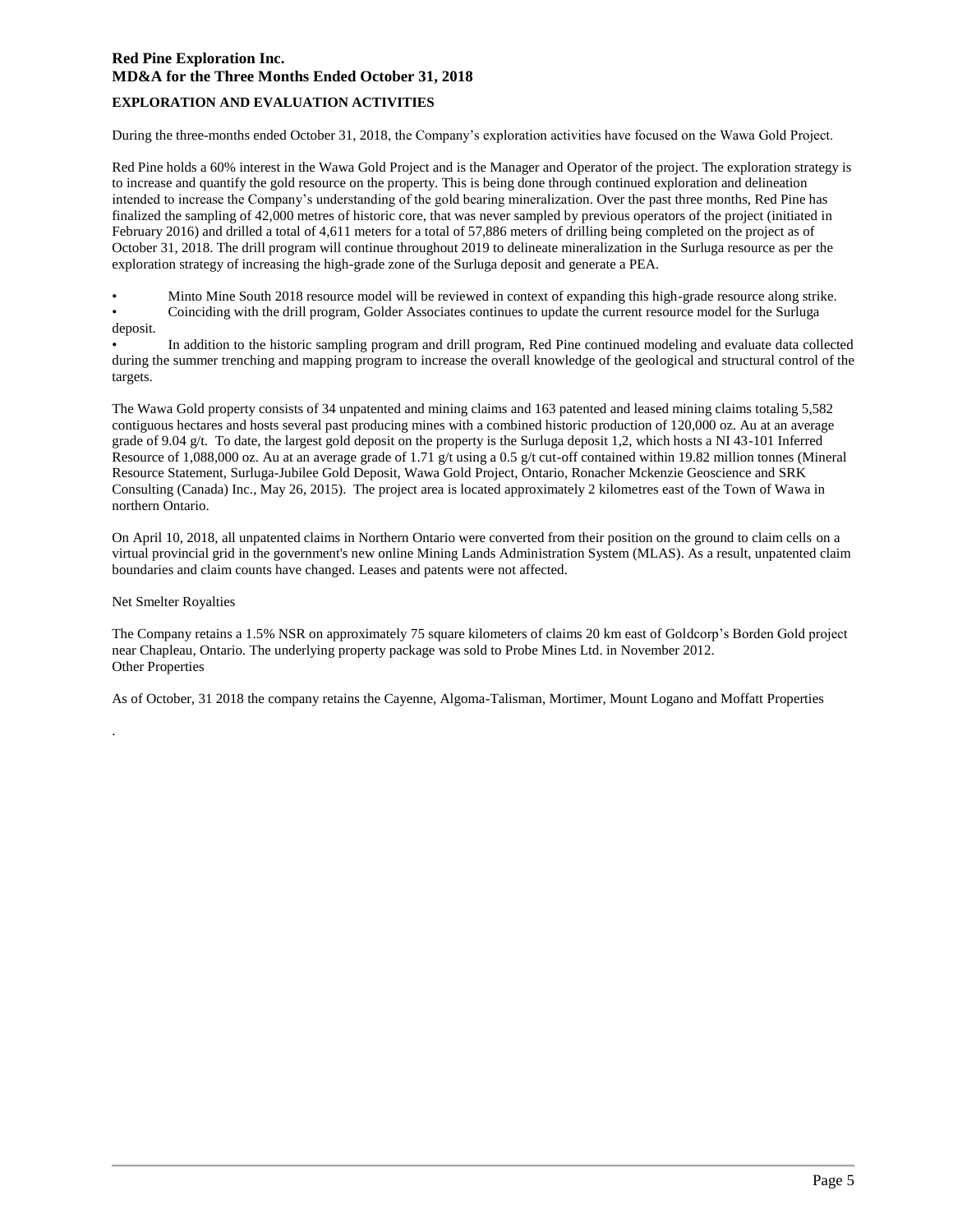# **EXPLORATION AND EVALUATION ACTIVITIES (CONTINUED)**

### **RESULTS OF OPERATIONS**

The following are explanations of the material changes for the year ended July 31, 2018 compared to the year ended July 31, 2017:

### **RESULTS OF OPERATIONS**

|                                                   | Three-month period ended | Three-month period ended |
|---------------------------------------------------|--------------------------|--------------------------|
|                                                   | <b>October 31, 2018</b>  | October 31, 2017         |
| <b>Expenses</b>                                   |                          |                          |
| <b>Exploration Expenditures</b>                   | 1,482,412                | 1,654,352                |
| General and Administrative                        | 121,320                  | 99,357                   |
| Payroll & Professional Fees                       | 126,888                  | 97,854                   |
| Depreciation and Amortization                     | 27,949                   | 24,778                   |
| Share based compensation                          | 156,306                  |                          |
| Foreign Exchange Loss                             |                          | 91                       |
| Interest Income                                   | (402)                    |                          |
| Deferred Premium                                  | (91, 923)                | (50, 466)                |
| Recovery of Exploration Expenditures              | (669, 726)               | (548, 149)               |
| <b>Total Expenses</b>                             | 1,152,824                | 1,277,817                |
| <b>Loss and Comprehensive Loss for the Period</b> | \$(1,152,824)            | \$(1,277,817)            |
| Loss per share $-$ basic and diluted              | \$ (0.00)                | \$(0.00)                 |
| Weighted average shares outstanding               | 294,285,255              | 264,324,484              |

*Results for the three-months ended October 31, 2018*

- Exploration expenditures decreased to \$1,482,412 (2017: \$1,654,352) as the company reduced drilling efforts.
- Recovery of exploration expenditures increased to \$669,726 (2017: \$548,149) with the true up the cost owed by Citabar.
- Payroll and professional fees increase to \$126,888 (2017: \$97,854) due to higher management consulting services and other costs
- General and administrative increased to \$121,320 (2017: \$99,357) as a result of a government grant received in 2017 applied against prior year costs.
- Loss and Comprehensive Loss decreased to \$1,152,824 (2017: 1,277,817)

## **QUARTERLY RESULTS OF OPERATIONS**

The following is selected quarterly information for the eight most recently completed quarters:

|                                             | <b>Ouarter Ended</b>           |            |                       |                         |  |
|---------------------------------------------|--------------------------------|------------|-----------------------|-------------------------|--|
|                                             | October 31, 2018 July 31, 2018 |            | <b>April 30, 2018</b> | <b>January 31, 2018</b> |  |
|                                             |                                |            |                       |                         |  |
| <b>Total Revenues</b>                       |                                | 300,000    |                       |                         |  |
| Exploration expenditures net of recoveries  | 812.686                        | 443,320    | 833,352               | 716,378                 |  |
| Loss and Comprehensive loss for the quarter | (1, 152, 824)                  | (413, 255) | (1,131,775)           | (1,011,442)             |  |
| Basic and diluted loss per share            | (0.00)                         | (0.00)     | (0.00)                | (0.01)                  |  |
| Working Capital Surplus (Deficit)           | 1,274,734                      | 2,237,077  | 2,624,339             | 1,011,442               |  |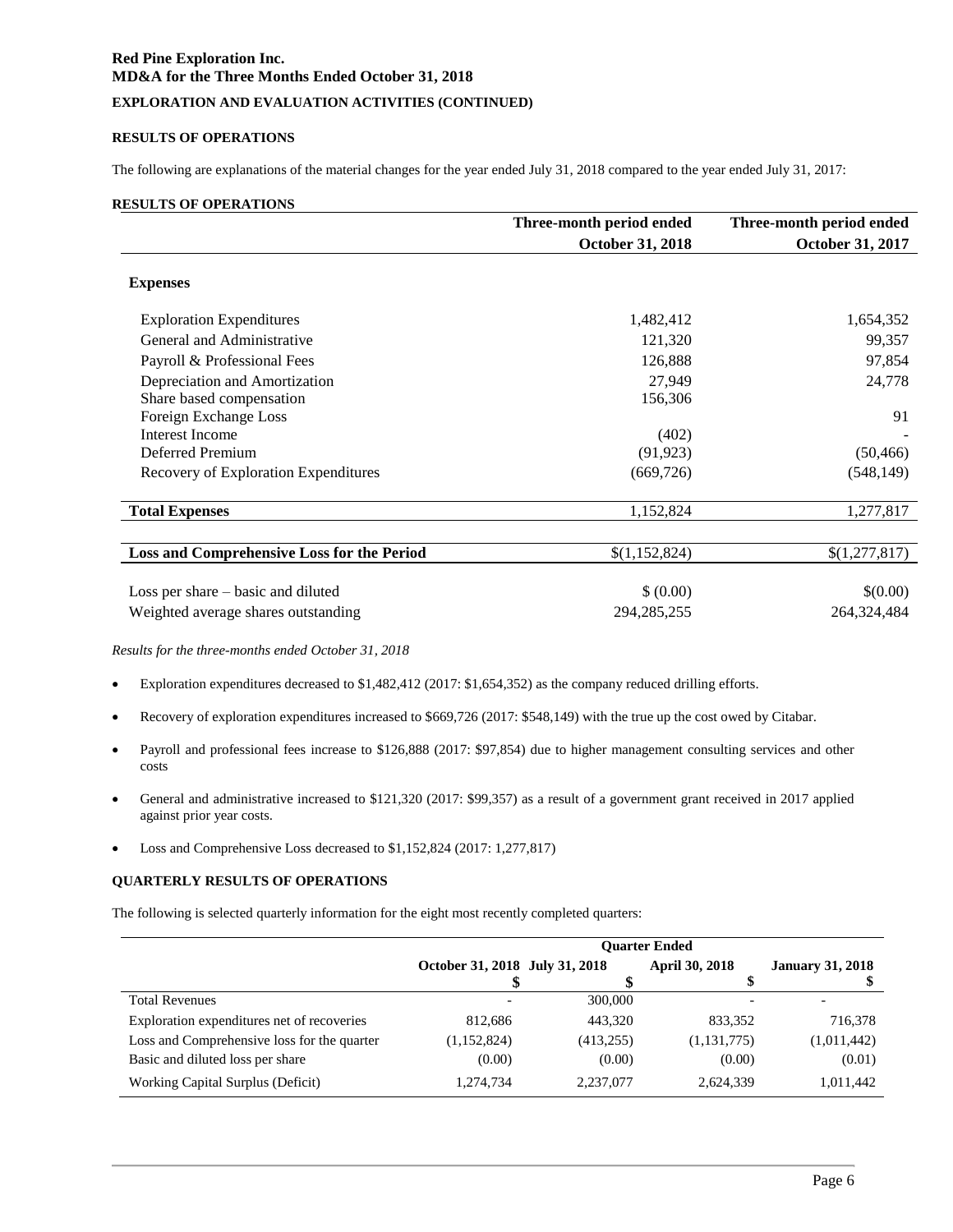|                                             | <b>Ouarter Ended</b> |               |                |                         |  |
|---------------------------------------------|----------------------|---------------|----------------|-------------------------|--|
|                                             | October 31, 2017     | July 31, 2017 | April 30, 2017 | <b>January 31, 2017</b> |  |
| <b>Total Revenues</b>                       | ٠                    |               |                |                         |  |
| Exploration expenditures net of recoveries  | 1,106,203            | 1,167,893     | 22,412,601     | 240,782                 |  |
| Loss and Comprehensive loss for the quarter | (1,277,817)          | (1,175,715)   | (23,333,534)   | (663, 464)              |  |
| Basic and diluted loss per share            | (0.00)               | (0.00)        | (0.01)         | (0.01)                  |  |
| Working Capital Surplus (Deficit)           | 2,089,422            | 3,298,930     | 3,824,600      | 289,149                 |  |

## **OFF BALANCE SHEET TRANSACTIONS**

The Company does not have off-balance sheet arrangements including any arrangements that would affect the liquidity, capital resources, market risk support and credit risk support or other benefits.

### **DIVIDENDS**

The Company has neither declared nor paid any dividends on its Common Shares. The Company intends to retain its earnings, if any, to finance growth and expand its operations and does not anticipate paying any dividends on its common shares in the foreseeable future.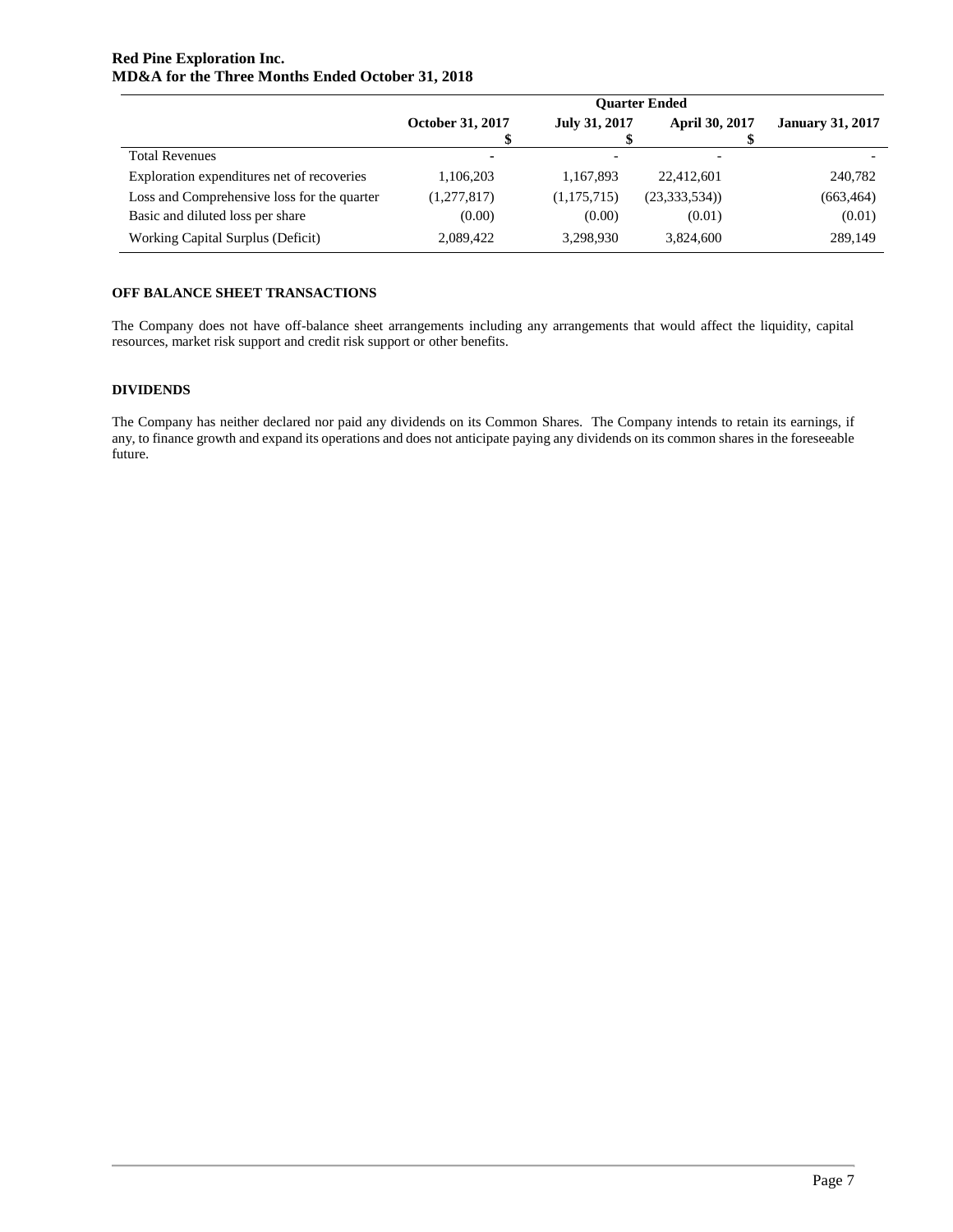# **EXPLORATION AND EVALUATION EXPENDITURES**

The following table summarizes the cumulative exploration and evaluation expenditures the Company has incurred on its mineral properties. The Wawa Gold property expenditures includes all amounts incurred by the joint-venture prior to any prorated recovery from the joint-venture partners.

|                                   | Wawa Gold<br>Project<br>\$ | Cayenne<br><b>Property</b><br>Φ | <b>Other</b><br><b>Properties</b><br>5 | <b>Total</b><br><b>Properties</b><br>Y, |
|-----------------------------------|----------------------------|---------------------------------|----------------------------------------|-----------------------------------------|
|                                   |                            |                                 |                                        |                                         |
| <b>Balance - July 31, 2017</b>    | 29,526,490                 | 6,137,686                       | 8,436,096                              | 44,100,272                              |
| <b>Property Acquisition Costs</b> | 35,000                     |                                 |                                        | 35,000                                  |
| <b>Exploration Expenditures</b>   | 1,619,352                  |                                 |                                        | 1,619,352                               |
| <b>Balance – October 31, 2017</b> | 31,180,842                 | 6,137,686                       | 8,436,096                              | 45,754,624                              |
| <b>Property Acquisition Costs</b> | 602,909                    |                                 | 6,000                                  | 608,909                                 |
| <b>Exploration Expenditures</b>   | 3,774,682                  |                                 | 40,078                                 | 3,814,760                               |
| <b>Balance – July 31, 2018</b>    | 35,558,433                 | 6,137,686                       | 8,482,174                              | 50,178,293                              |
| <b>Exploration Expenditures</b>   | 1,482,412                  |                                 |                                        | 1,482,412                               |
| Balance – October 31, 2018        | 37,040,845                 | 6,137,686                       | 8,482,174                              | 51,660,705                              |

During the three-month period ended October 31, 2018:

- a) The Company incurred total acquisition, exploration and evaluation expenditures of \$1,482,412 on the Wawa Gold property (2017: \$1,654,352).
- b) The following table represent the amounts invoiced to the Wawa Gold joint-venture partners for their prorated share of the exploration program costs incurred during the three-month period ended October 31, 2018, which includes exploration and evaluation expenditures, joint expenditures and any project management fees. The amounts for Augustine are those that were invoiced and recovered prior to the acquisition of Augustine, which was completed on February 3, 2017.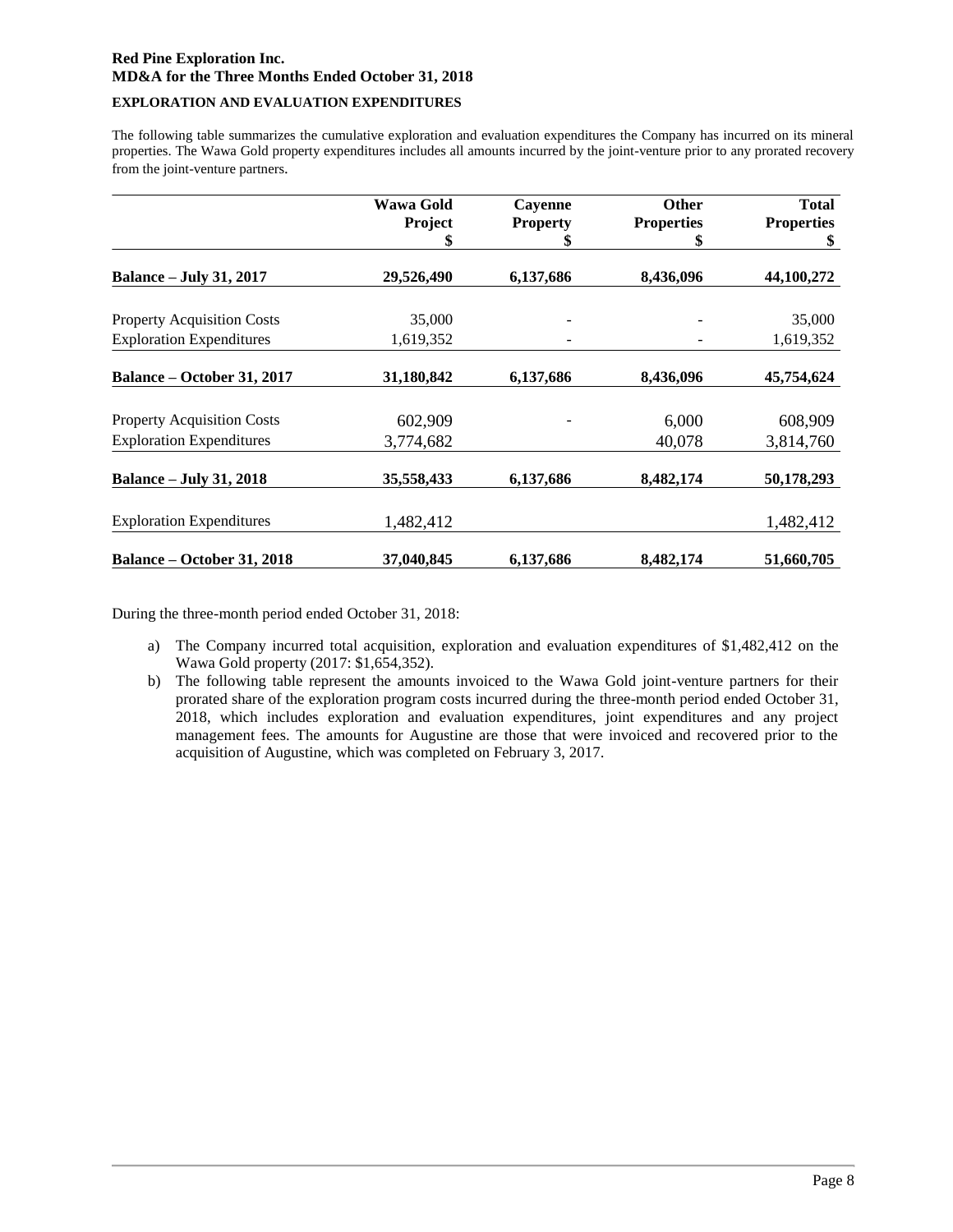# **EXPLORATION AND EVALUATION EXPENDITURES (CONTINUED)**

|                                | <b>Citabar</b> | <b>Augustine</b> | <b>All JV Partners</b> |
|--------------------------------|----------------|------------------|------------------------|
|                                | \$             | \$               | S                      |
| <b>Balance – July 31, 2017</b> | 2,629,978      | 715,613          | 3,345,591              |
| Recovery of JV Expenditures    | 548,149        |                  | 548,149                |
| Balance – October 31, 2017     | 3,178,127      | 715,613          | 3,893,740              |
| Recovery of JV Expenditures    | 2,430,619      |                  | 2,430,619              |
| <b>Balance – July 31, 2018</b> | 5,608,746      | \$715,613        | 6,324,359              |
| Recovery of JV Expenditures    | 669,726        |                  | 669,726                |
| Balance – October 31, 2018     | 6.278.472      | \$715,613        | 6,994,085              |

As at October 31, 2018, a total of \$125,131 (July 31, 2018 - \$ 563,791) was due from the joint-venture partners.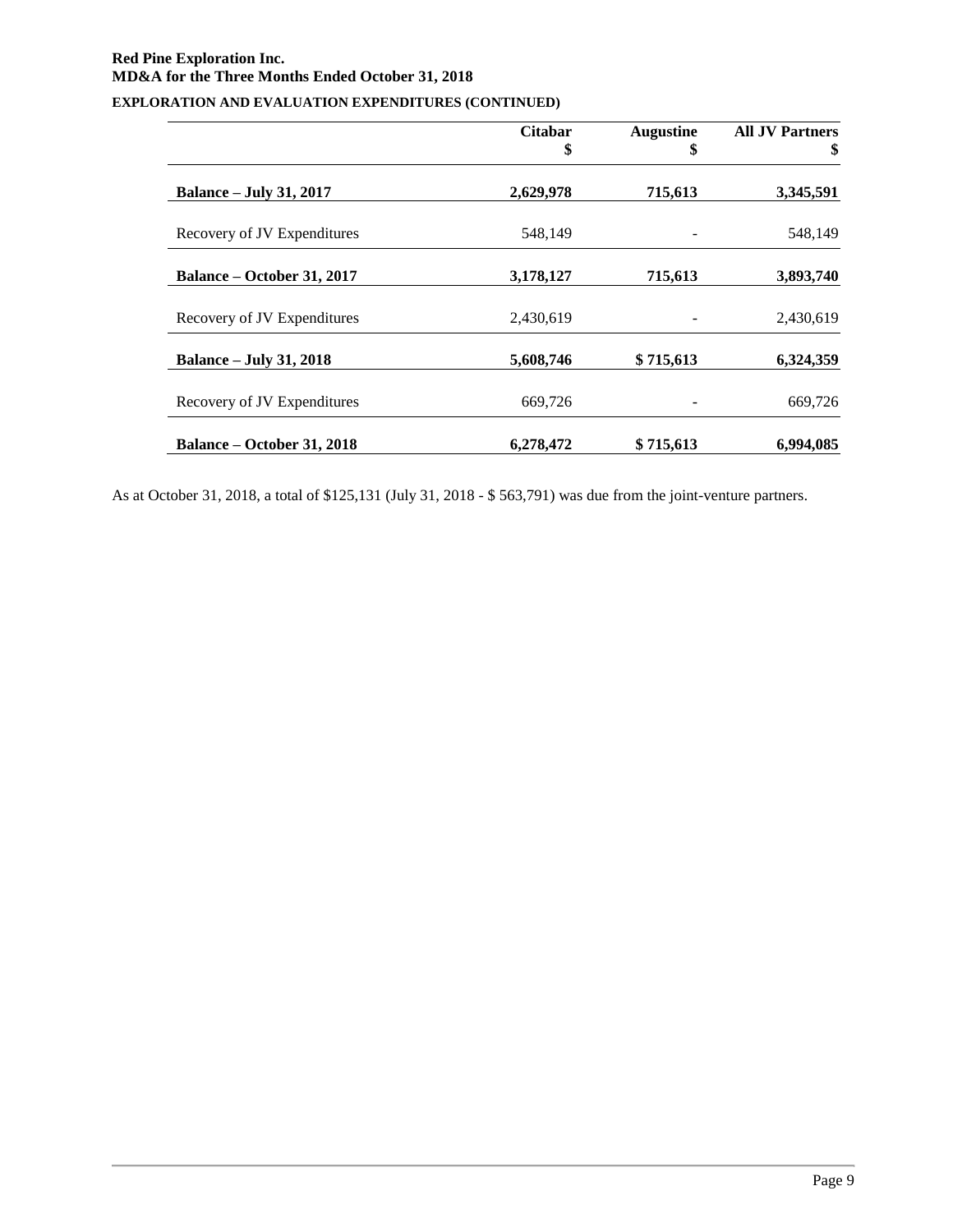# **5. Mineral Properties (Continued)**

# **Wawa Gold Project**

As at October 31, 2018 the Wawa Gold property consisted of 34 unpatented and mining claims and 164 patented and leased mining claims totaling 5,582 contiguous hectares and hosts several past producing mines. The project area is located approximately 2 kilometres east of the Town of Wawa in northern Ontario.

On August 7, 2015, the Company met the conditions to earn its initial 30% interest in the underlying joint venture (the "Wawa Gold JV"), which was owned 30% by Augustine and 40% by Citabar, whereby the Company became the operating manager of the JV. In the fall of 2015, all 34 unpatented mining claims were transferred to a 30/30/40 shared holding to reflect the satisfied earn in agreement. As operating manager:

- a) The Company is entitled to receive project management fees from the JV partners.
- b) The Company shall be reimbursed periodically by the JV partners on a pro rata basis for all exploration expenditures incurred for the benefit of the joint-venture, which are recognized as a reduction of exploration expenditures when invoiced to the JV partners.

On February 3, 2017, the Company completed a plan of arrangement whereby Augustine became a wholly-owned subsidiary resulting in an increase in the ownership to 60% of the Wawa Gold Property.

# **Cayenne Property**

The Cayenne property consisted of 2 unpatented claims (2 claim units) and 1 lease (62.67 ha) in Genoa Township located approximately 110 kilometers southwest of Timmins, Ontario. The Company owns 100% of the property.

# **Algoma-Talisman Property**

The Company has a 100% interest in a MRO patented land package covering approximately 65 square kilometers of fee simple patented mineral rights in Coppell and Newton Townships of the Porcupine Mining Division of Northern Ontario located approximately 110 km southwest of Timmins, Ontario.

# **Mortimer Property**

The Company has a 100% interest in a block of 12 contiguous unpatented mining claims covering approximately 2.3 square kilometers in the Dore Township approximately 110 km southwest of Timmins, Ontario. The previous owners retain NSRs ranging between 0.2% and 2% on certain claims and the Company has the option to purchase a portion of these NSRs for various cash payments as specified in the original purchase agreements.

# **Mount Logano Property**

The Company held a 100% interest in 1 unpatented mining claim (3 claim units) located approximately 11 km east of the Dome mine in Timmins, Ontario. The claim is subject to a 3% NSR for gold and a 2% NSR for other minerals mined in the Mt. Logano Property. The Company has the right at any time to buy back 50% of the NSR (or 1.50% NSR for gold and 1.00% NSR for all other minerals) for the sum of \$3,000,000.

# **Moffatt Property**

The Company has a 100% interest in 4 unpatented mining claims covering 704 hectares located approximately 10 km northwest of Atikokan, Ontario.

# **Net Smelter Royalties**

The Company retains a 1.5% Net Smelter Return ("NSR") on approximately 75 square kilometers of claims 20 km east of Goldcorp's Borden Gold project near Chapleau, Ontario. The underlying property package was sold to Probe Mines Ltd. in November 2012.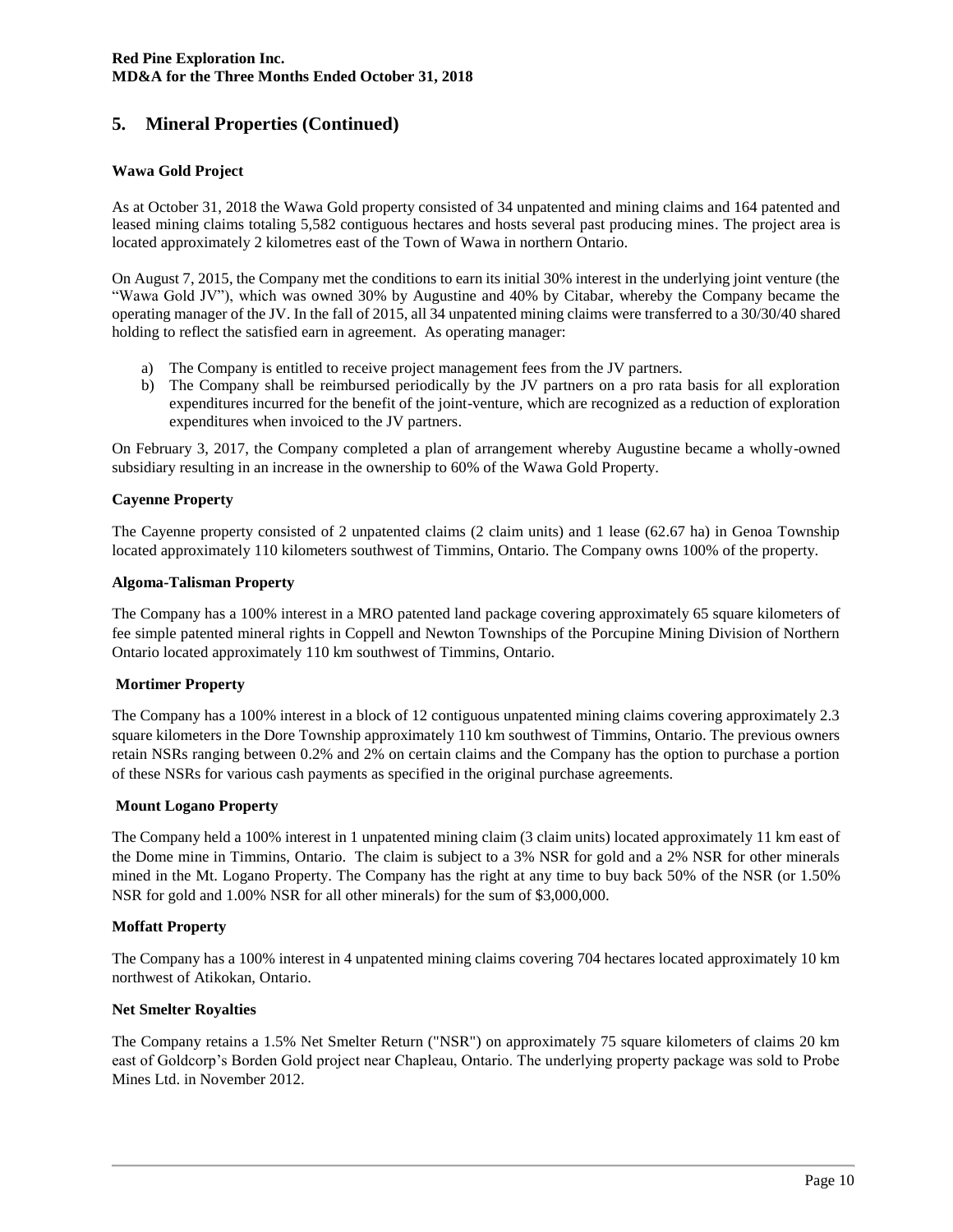# **LEASE AND SUBLEASE COMMITMENTS**

The Company has an office space lease agreement located at 141 Adelaide Street West from August 15, 2014 to August 14, 2019 and signed a sublease agreement with a third-party tenant whereby the Company shall receive sublease payments for the period from March 1, 2015 to August 14, 2019. The sublease payments are recognized as a reduction of General and Administrative expenses on the Statements of Loss and Comprehensive Loss. A security deposit totalling \$17,281 was received from the subtenant and is reported as a long-term liability on the Consolidated Statements of Financial Position. As of October 31, 2018, the Company was committed to annual lease payments for 141 Adelaide Street West of approximately \$223,020 and expects to receive annual sublease payments of \$223,020.

On December 12, 2016, the Company signed an office space lease agreement for office space located at 145 Wellington Street West for seven (7) years from January 1, 2017 to December 31, 2023. On September 15, 2016, a security deposit totaling \$41,579 was remitted to the landlord, which is reported as a long-term asset on the Consolidated Statements of Financial Position. As of October 31, 2018, the Company was committed to annual lease payments for 145 Wellington Street West of approximately \$104,544.

Future minimum payments under the Company's leases, excluding the receipt of any sublease payments, are as follows:

| <b>Minimum Lease Payments</b>                | October 31,<br>2017 | <b>July 31,</b><br>2018 |
|----------------------------------------------|---------------------|-------------------------|
| No later than 1 year                         | 281,102             | 327.564                 |
| Later than 1 year, but no later than 5 years | 418,176             | 427,469                 |
| Later than 5 years                           | 17.424              | 43,560                  |
| <b>Total</b>                                 | 716,702             | 798,593                 |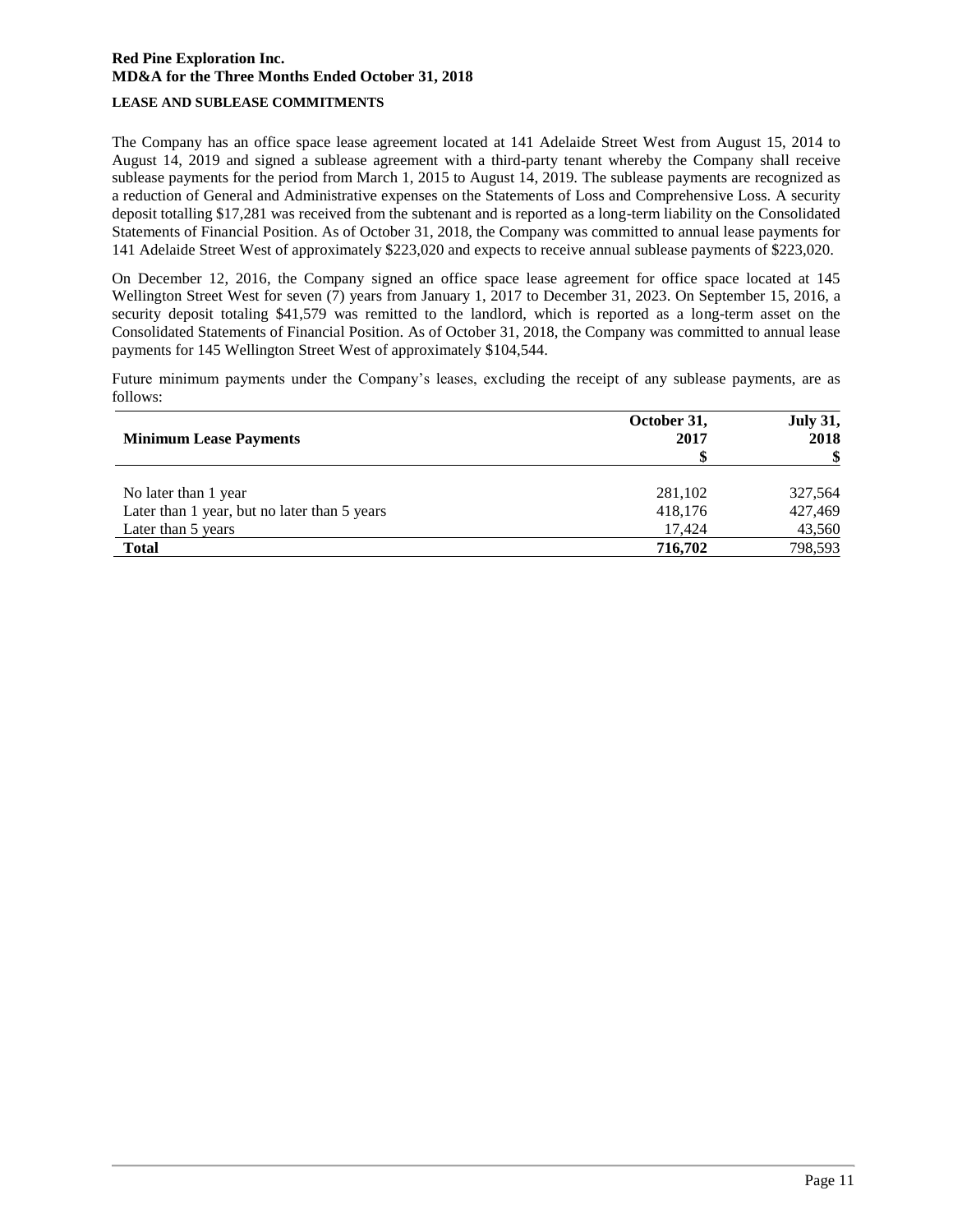# **FLOW-THROUGH EXPENDITURE COMMITMENTS**

The Company completed flow-through ("F/T") share financings that involve a commitment to incur Canadian exploration expenditures ("CEEs") prior to the end of specific calendar years and to renounce the CEE tax deductions to the subscribers. Flow-through shares and exploration expenditures qualifying as CEEs are defined in the Income Tax Act of Canada.

|  |  |  | The following tables sets out the flow-through expenditure commitments as of October 31, 2018: |  |  |
|--|--|--|------------------------------------------------------------------------------------------------|--|--|
|  |  |  |                                                                                                |  |  |
|  |  |  |                                                                                                |  |  |
|  |  |  |                                                                                                |  |  |

| <b>Financing Series</b>                     | 2016 F/T          | 2017 F/T             | 2017 F/T          |
|---------------------------------------------|-------------------|----------------------|-------------------|
|                                             | <b>Series</b>     | <b>Series A</b>      | <b>Series B</b>   |
| <b>Financing Date</b>                       | June 3, 2016      | February 24, 2017    | December 29, 2017 |
| <b>Commitment Deadline</b>                  | December 31, 2017 | December 31, 2018    | December 31, 2018 |
| <b>Commitment Amount</b>                    | \$1,098,000       | \$4,000,101          | \$567,500         |
| Less: Expenditures Incurred in 2016         | (98,000)          |                      |                   |
| Less: Expenditures Incurred in 2017         | (1,000,000)       | (1,783,384)          |                   |
| Less: Expenditures Incurred in 2018         |                   | (2,216,717)          | (376.961)         |
| <b>Estimated F/T Expenditures Remaining</b> | \$                | \$<br>$\blacksquare$ | \$190,539         |

The following tables sets out the flow-through expenditure commitments as of July 31, 2017 that were assumed by the Company upon the acquisition of Augustine Ventures Inc.:

| <b>Financing Series</b>                     | 2016 F/T<br><b>Series</b> |
|---------------------------------------------|---------------------------|
| <b>Financing Date</b>                       | December 12, 2016         |
| <b>Commitment Deadline</b>                  | December 31, 2017         |
| <b>Commitment Amount</b>                    | \$500,000                 |
| Less: Expenditures Incurred in 2016         |                           |
| Less: Expenditures Incurred in 2017         | (500,000)                 |
| <b>Estimated F/T Expenditures Remaining</b> | \$                        |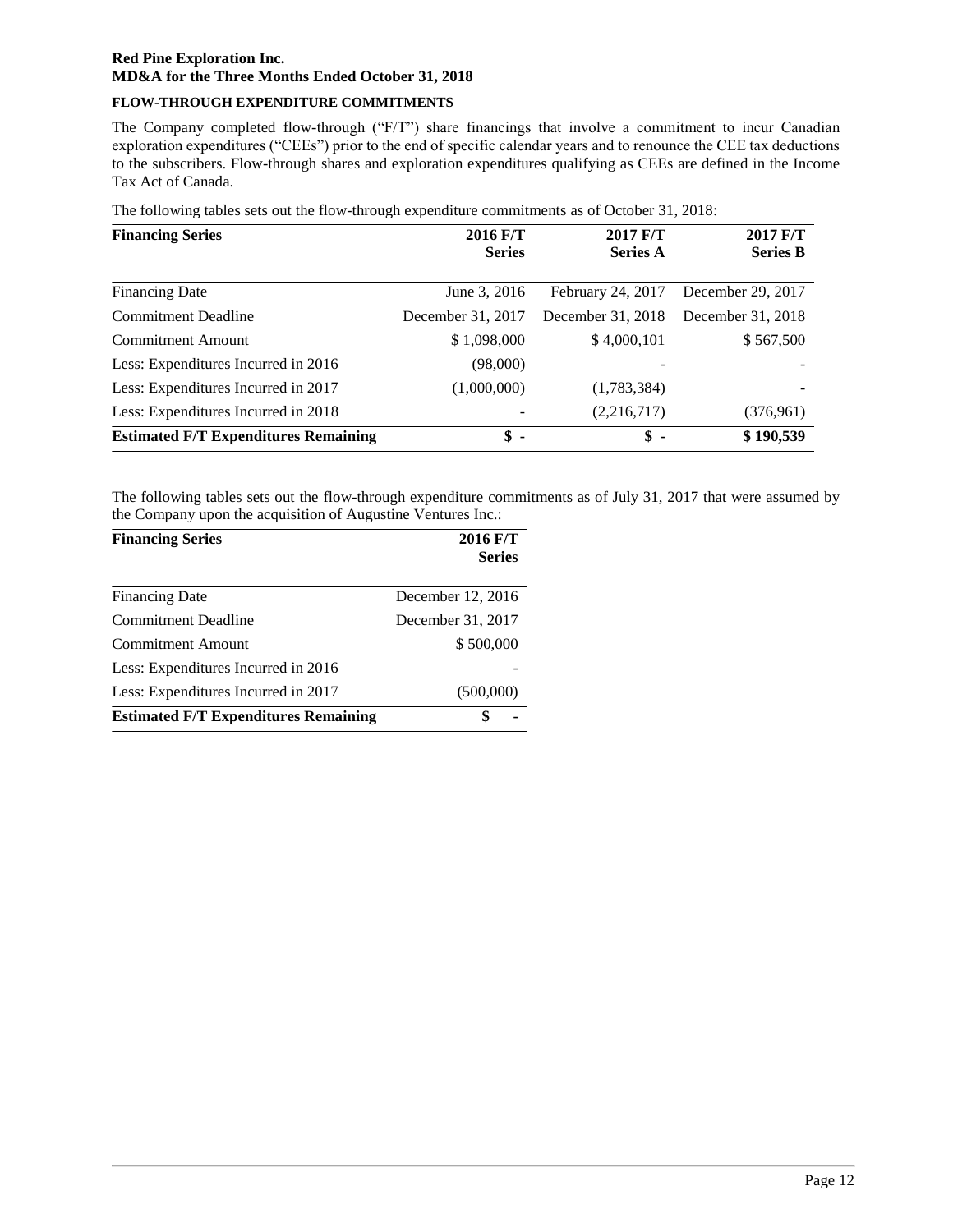## **RELATED PARTY TRANSACTIONS AND BALANCE**

Related parties as defined by IAS 24 *Related Party Disclosures* include the members of the Board of Directors, key management personnel and any companies controlled by these individuals. Key management personnel include those persons having authority and responsibility for planning, directing and controlling activities of the Company.

Key management personnel for the Company consists of the CEO, CFO, VP Exploration and Executive Director of Mining.

| <b>Three Month Ended October 31</b>              |         |  |                         |  |  |
|--------------------------------------------------|---------|--|-------------------------|--|--|
|                                                  | 2018    |  | 2017                    |  |  |
|                                                  | \$      |  | S                       |  |  |
| Short-term benefits <sup><math>(1)</math></sup>  |         |  | <b>84,975</b> \$ 81,750 |  |  |
| Share-based payments <sup><math>(2)</math></sup> | 112,069 |  |                         |  |  |
| Total                                            | 197,044 |  | 81,750                  |  |  |

(1) Includes salary and professional fees.

(2) Represents the expense of stock options vested during the period

As of October 31, 2018, the following related party balances were outstanding:

Included in Amounts Receivable is an amount of \$303,555 (July 31, 2018: \$200,994) related to exploration, rent and general & administrative charges from a company under common management. The Company is the manager of and owns a 60% interest in a joint-venture partnership. The joint-venture partner owed the following net balances to the Company, which has been included in amounts receivable from joint-venture partners: Citabar: \$125,131 (July 31, 2018: \$563,791)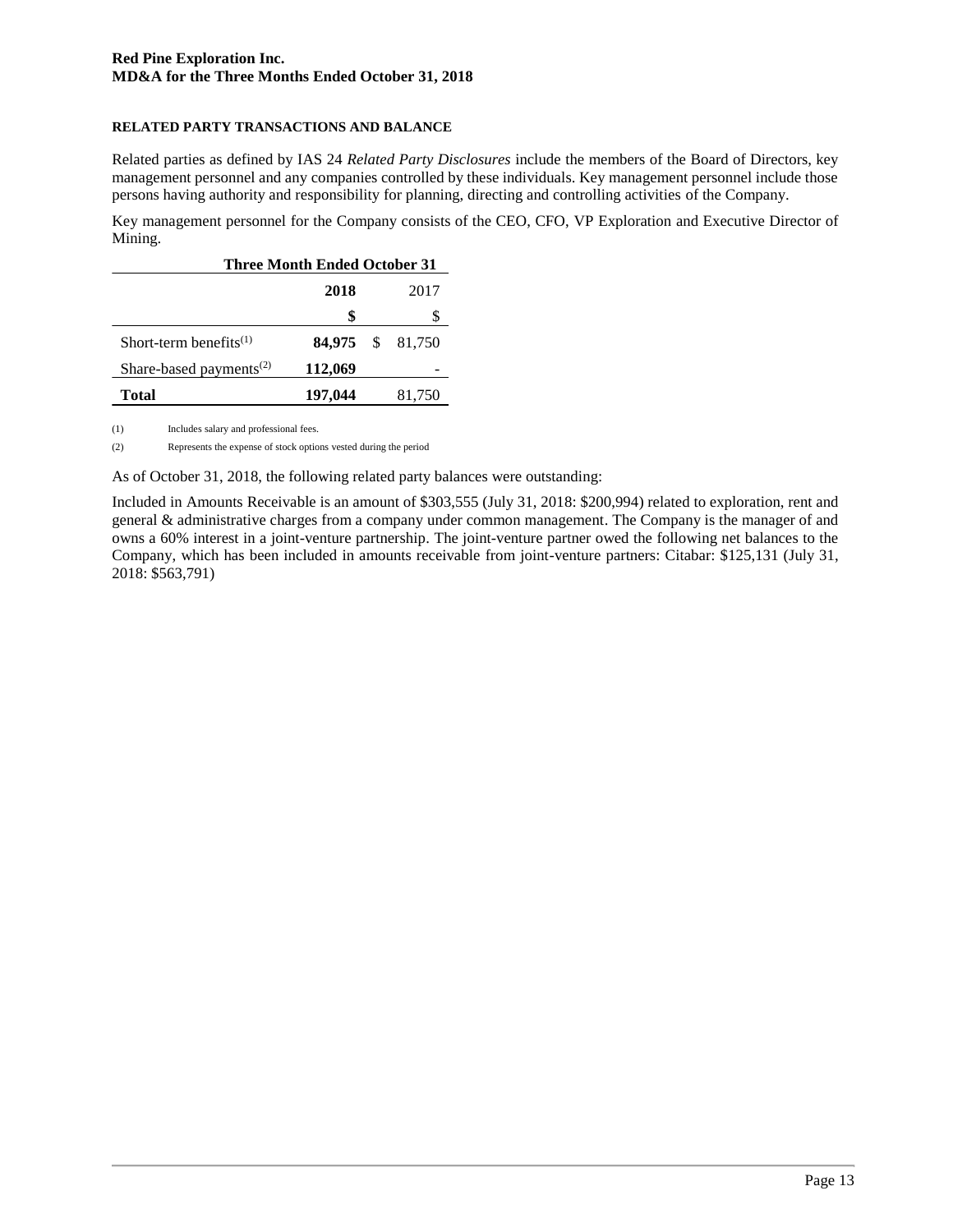# **Red Pine Exploration Inc. MD&A for the Three Months Ended October 31, 2018 SHARE CAPITAL**

The Company's share capital and equity instruments outstanding comprised the following:

|                                                      | <b>October 31, 2018</b> | July 31, 2018 |
|------------------------------------------------------|-------------------------|---------------|
| <b>Authorized:</b> Unlimited number of common shares |                         |               |
| <b>Issued:</b> Fully paid common shares              | 294, 293, 655           | 294, 209, 655 |
| <b>Issued:</b> Common share purchase warrants        | 94,852,708              | 106,062,136   |
| <b>Issued:</b> Stock options                         | 12,990,000              | 10,340,000    |

As at the date of this MD&A, the fully paid common shares outstanding of the company was 361,711,155.

## **STOCK OPTIONS**

As at October 31, 2018, the Company had 12,990,000 stock options outstanding at a weighted average exercise price of \$0.14. As at the date of this MD&A, the Company had 14,425,000 stock options issued, and outstanding compensation options granted of 1,435,000 in a private placement done in December 2018. The compensation options have an estimated fair value of \$26,863.47 using the Black-Scholes model for pricing options under the following assumptions: risk free interest rate 2.21%, dividend yield 0%, expected stock volatility of 97%, and an expected life of 2 years. During the three months ended October 31, 2018, 2,650,000 stock options were granted to directors, officers and consultants (October 31, 2017: \$nil) with an estimated fair value of \$156,306 using the Black-Scholes model for pricing options under the following assumptions: risk free interest rate 2.25% %, dividend yield 0%, expected stock volatility of 211.72% %, and an expected life of 5 years. The stock options vested immediately.

### **WARRANTS**

As at October 31, 2018, the Company had 94,852,708 common share purchase warrants outstanding at a weighted average exercise price of \$0.13. As at the date of this MD&A, the Company had 113,542,708 common share purchase warrants outstanding including the common share purchase warrant of 18,690,000 issued in a private placement done in December 2018. The common share purchase warrants have an estimated fair value of \$ \$496,392 using the Black-Scholes model for pricing options under the following assumptions: risk free interest rate 2.21% %, dividend yield 0%, expected stock volatility of 97%, and an expected life of 2 years. During the three months ended October 31, 2018, 11,125,428 share purchase warrants expired (2017: \$nil) with a fair market value of \$943,708 and 84,000 share purchase warrants were exercised (2017: 388,105) for gross proceeds of \$4,200 (2017: \$19,405) and a fair market value of 4,166 (2017: \$9,918.

|                                                   | <b>October 31, 2018</b> | <b>July 31, 2018</b> |
|---------------------------------------------------|-------------------------|----------------------|
| <b>Current Assets:</b>                            |                         |                      |
| Cash and Cash Equivalents                         | \$1,603,058             | \$1,943,300          |
| Marketable Securities                             | 2,500                   | 2,500                |
| <b>Amounts Receivable</b>                         | 380,813                 | 295,115              |
| Amounts Receivable from Joint Venture Partners    | 125.131                 | 563.791              |
| Prepaid Expenses                                  | 67,023                  | 64,398               |
| <b>Total Current Assets</b>                       | 2,178,525               | 2,869,104            |
| <b>Current Liabilities:</b>                       |                         |                      |
| Accounts Payable and Accrued Liabilities (note 5) | \$42,865                | \$375,198            |
| Deferred Flow-Through Premium (note 6)            | 38,108                  | 130,031              |
| Flow-Through Provision (note 7)                   | 110.876                 | 110,876              |
| Lease Inducements (note 8)                        | 11,942                  | 15,922               |

# **LIQUIDITY AND CAPITAL MANAGEMENT**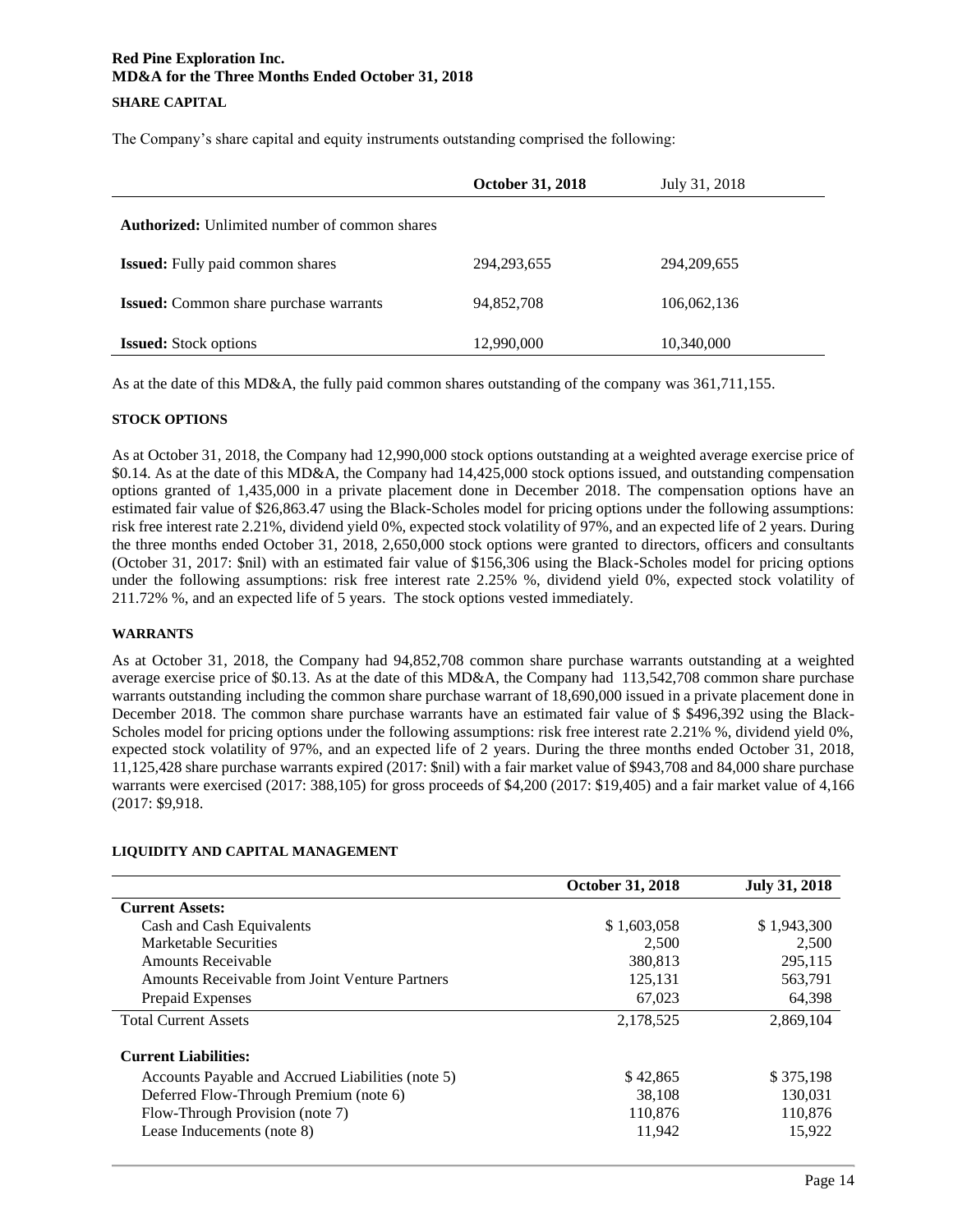| <b>Total Current Liabilities</b> | 903.791     | 632,027     |
|----------------------------------|-------------|-------------|
| <b>Working Capital</b>           | \$1,274,734 | \$2,237,077 |

As at October 31, 2018, the Company had a working capital surplus of \$ 1,274,734 (July 31, 2018: \$2,237,077).

There were no changes in the Company's approach to capital management during the three-month period ended October 31, 2018.

In managing liquidity, the Company's primary objective is to ensure the entity can continue as a going concern while raising additional funding to meet its obligations as they come due. The Company's operations to date have been funded by issuing equity. The Company expects to improve the working capital position by securing additional financing.

The Company's investment policy is to invest excess cash in very low risk financial instruments such as term deposits or by holding funds in high yield savings accounts with major Canadian banks. Financial instruments are exposed to certain financial risks, which may include currency risk, credit risk, liquidity risk and interest rate risk.

The Company's mineral property interests are all in the exploration stage, as such the Company is dependent on external financing to fund its exploration activities and administrative costs. Management continues to assess the merits of mineral properties on an ongoing basis and may seek to acquire new properties or to increase ownership interests if it believes there is sufficient geologic and economic potential.

Management mitigates the risk and uncertainty associated with raising additional capital in current economic conditions through cost control measures that minimizes discretionary disbursements and reduces exploration expenditures that are deemed of limited strategic value.

The Company manages the capital structure (consisting of shareholders' deficiency) on an ongoing basis and adjusts in response to changes in economic conditions and risks characteristics of its underlying assets. Adjustments to the Company's capital structure may involve the issuance of new shares, assumption of new debt, acquisition or disposition of assets, or adjustments to the amounts held in cash, cash equivalents and short-term investments.

The Company is not subject to any externally imposed capital requirements other than flow-through spending commitments.

# **FINANCIAL INSTRUMENT RISK FACTORS**

The following disclosures are to enable users of the consolidated financial statements to evaluate the nature and extent of risks arising from financial instruments at the end of the reporting year:

# *a) Credit risk*

The Company's credit risk is the risk of counterparty default on cash and cash equivalents held on deposit with financial institutions. The Company manages this risk by ensuring that deposits are only held with large Canadian banks and financial institutions. The Company's accounts receivable are sales tax receivables with negligible counterparty default risk.

The amounts due from joint venture partners are subject to counterparty default risk, and total \$125,131 as at October 31, 2018 (July 31, 2018 – \$563,791).

The Company's liquidity risk is the risk that the Company has insufficient funds to settle its contractual financial liabilities. The Company manages this risk through a budgeting process that ensures sufficient funds are available as contractual cash flows become due.

As at October 31, 2018, the Company had a cash and cash equivalents balance of \$1,603,058 (July 31, 2018: \$1,943,300) to settle current liabilities of \$903,791 (July 31, 2018: \$632,027). As a result, the Company is currently not exposed to liquidity risk.

While the Company has been successful in obtaining required funding in the past, there is no assurance that future financings will be available.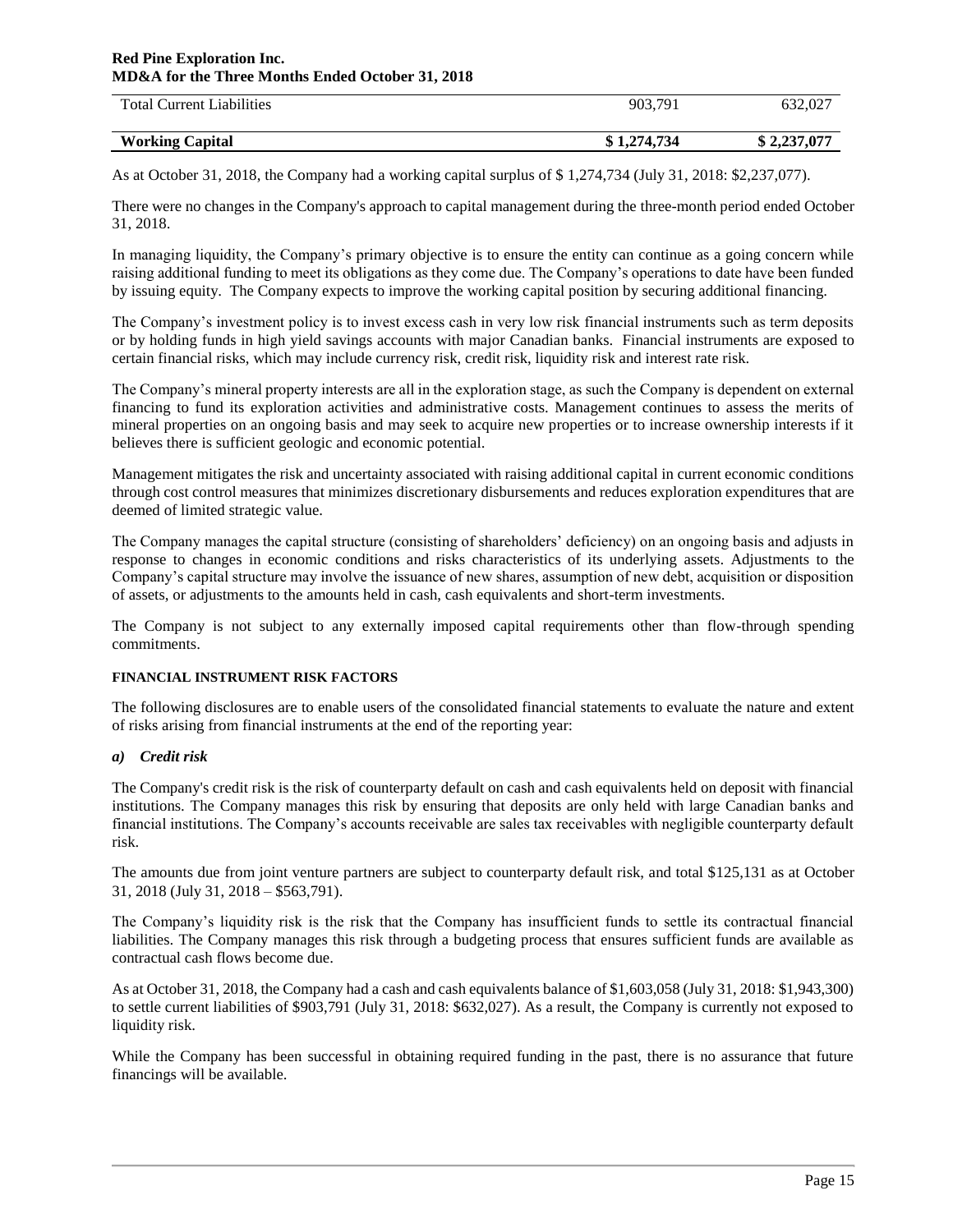## **FINANCIAL INSTRUMENT RISK FACTORS (CONTINUED)**

## *b) Market risks*

The Company's market risk arises from changes in interest rates and commodity prices that could have an impact on profit and loss. This includes:

- Interest rate risk is the sensitivity of the fair value or of the future cash flows of a financial instrument to changes in interest rates. The Company does not have any financial assets or liabilities that were subject to variable interest rates.
- Commodity price risks, particularly with respect to gold, is the sensitivity of the fair value of, or of the future cash flows, from mineral assets. The Company manages this risk by continually monitoring base and precious metal prices and commodity price trends to determine the appropriate timing for funding the exploration or development of its mineral assets, or for the acquisition or disposition of mineral assets. The Company does not have any mineral assets at the development or production stage carried at historical cost. The Company has expensed the acquisition and exploration costs of its exploration stage mineral assets.
- Marketable securities risk, is the sensitivity of the fair value of marketable securities to supply and demand for marketable securities. The Company manages this risk by continually monitoring the market pricing and trends of its portfolio of securities to determine the appropriate timing to complete any acquisitions or dispositions. The Company has determined the marketable securities risk at year-end is minimal.
- Currency risk, is the sensitivity of the fair value or of the future cash flows of financial instruments to changes in foreign exchange rates. The Company does not have any financial assets or liabilities that were subject to variable foreign exchange rates and as such the Company is not subject to currency risk.

### **RISKS AND UNCERTAINTIES**

The operations of the Company are speculative due to the high-risk nature of its business, which is the acquisition, financing, exploration and development of mining properties. Additional risks not currently known to the Company, or that the Company currently deems immaterial, may also impair the Company's operations. If any of the following risks actually occur, the Company's business, financial condition and operating results could be adversely affected.

### *Management*

The success of the operations and activities of the Company is dependent to a significant extent on the efforts and abilities of its management, outside contractors, experts and other advisors. Investors must be willing to rely to a significant degree on management's discretion and judgement, as well as the expertise and competence of the outside contractors, experts and other advisors. The Company does not have a formal program in place for succession of management and training of management. The loss of one or more of the key employees or contractors, if not replaced on a timely basis, could adversely affect the Company operations and financial performance.

### *Credit risk*

The Company deposits cash with financial institutions it believes to be creditworthy. In some circumstances, cash balances at these financial institutions may exceed the federally guaranteed amount. The Company's current credit risk is primarily attributable to cash and accounts recoverable. Cash is held with a reputable, Tier A Canadian chartered bank and as such, management believes the risk of loss to be minimal. Accounts receivable is due from the federal government of Canada. Management believes that the credit risk with respect to financial instruments included in HST recoverable is minimal and remote.

#### *Liquidity risk*

The Company's ability to remain liquid over the long term depends on its ability to obtain financing necessary to complete exploration and development of its mineral properties and their future profitable production or, alternatively, upon the Corporation's ability to dispose of its interest on an advantageous basis.

### *Currency risk*

The Company has no foreign currency denominated assets or liabilities. Major purchases are transacted in Canadian dollars and therefore the Company has no material foreign currency exposure.

#### *Interest rate risk*

The Company's cash balance is subject to changes in interest rates. Interest rate risk is minimal.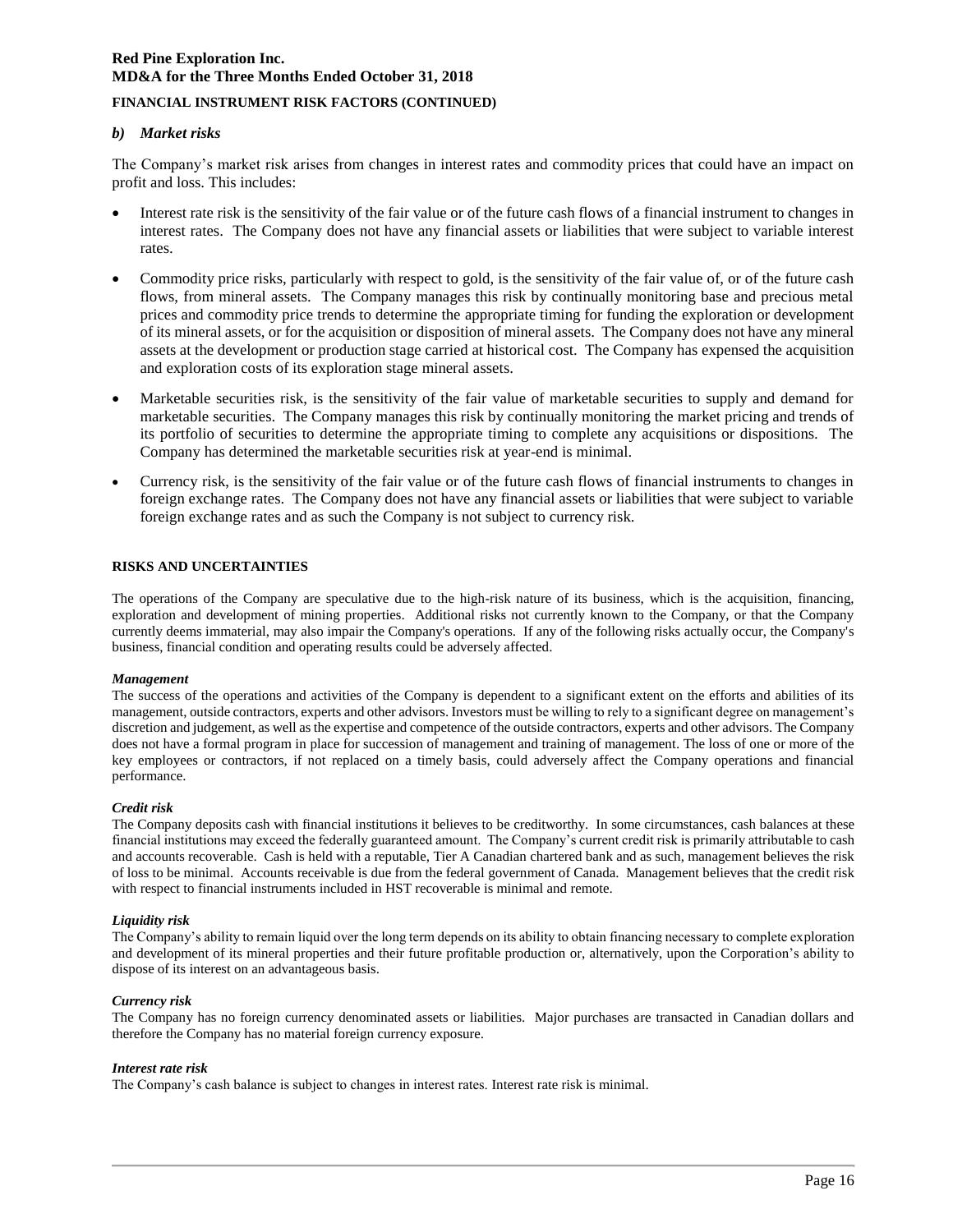## *RISKS AND UNCERTAINTIES (CONTINUED)*

#### *Tax risk*

The Company has commitments to incur Canadian Exploration Expenditures. Any shortfall could result in tax penalties assessed by the Canada Revenue Agency.

#### *Equity price risk*

Market risk arises from the possibility that changes in market prices will affect the value of financial instruments of the Company. Except for marketable securities, the Company's other financial instruments (cash, accounts receivable, accounts payable and accrued liabilities and due to related party) are not subject to price risk.

#### *Commodity price risk*

The Company is exposed to price risk with respect to gold and other commodity prices, such prices impacting the future economic feasibility of its exploration properties. The Company closely monitors gold and other commodity prices to determine the appropriate course of action to be taken by the Company.

#### *Additional capital*

The exploration activities of the Company may require substantial additional financing. Failure to obtain sufficient financing may result in delaying or indefinite postponement of exploration and development of any of the Company's properties. There can be no assurance that additional capital or other types of financing will be available if needed or that, if available, the terms of such financings will be favourable to the Company. In addition, low commodity prices may affect the Company's ability to obtain financing.

#### *Environmental and permitting*

The Company's current or future operations, including development activities, are subject to environmental regulations, which may make operations not economically viable or prohibit them altogether. All aspects of the Company's operations are subject to environmental regulation in the various jurisdictions in which it operates. These regulations, among other things, mandate the maintenance of air and water quality standards, land reclamation, transportation, storage and disposal of hazardous waste. Environmental legislation is evolving in a manner which will require stricter standards and enforcement, increased fines and penalties for non-compliance, more stringent environmental assessments of proposed projects and a heightened degree of responsibility for companies and their officers, directors, and employees. There is no assurance that future changes in environmental regulation, if any, will not adversely affect the Company's operations.

#### *Acquisition*

The Company uses its best judgment to acquire mining properties for exploration and development. In pursuit of such opportunities, the Company may fail to select appropriate acquisition candidates or negotiate acceptable agreements, including arrangements to finance the acquisitions and development, or integrate such opportunity and their personnel with the Company. The Company cannot assure that it can complete any acquisition that it pursues or is currently pursuing, on favourable terms, or that any acquisition completed will ultimately benefit the Company.

### *Competition*

The mining industry is intensely competitive in all its phases, and the Company competes with many companies possessing greater financial resources and technical facilities than the Company. Competition in the mining business could adversely affect the Company's ability to acquire suitable producing properties or prospectus for mineral exploration in the future.

### *Political risk*

All the Company's mineral properties are located in Canada. Accordingly, the Company is subject to risks normally associated with exploration for and development of mineral properties in Canada, which the Company believes to be low.

#### *Business risk*

There are numerous business risks involved in the mineral exploration industry. The Company may not own 100% of a mineral concession or joint venture. Similarly, any non-compliance with or non-satisfaction of the terms of the Option by the Company could affect its ability to exercise the Option and earn its interest in the mining concessions and assets relating to properties.

#### *Surface Rights*

Mining concessions may not include surface rights and there can be no assurance that the Company will be successful in negotiating long term surface rights access agreements in respect of the properties. Failure to obtain surface rights could have an adverse impact on the Company's future operations.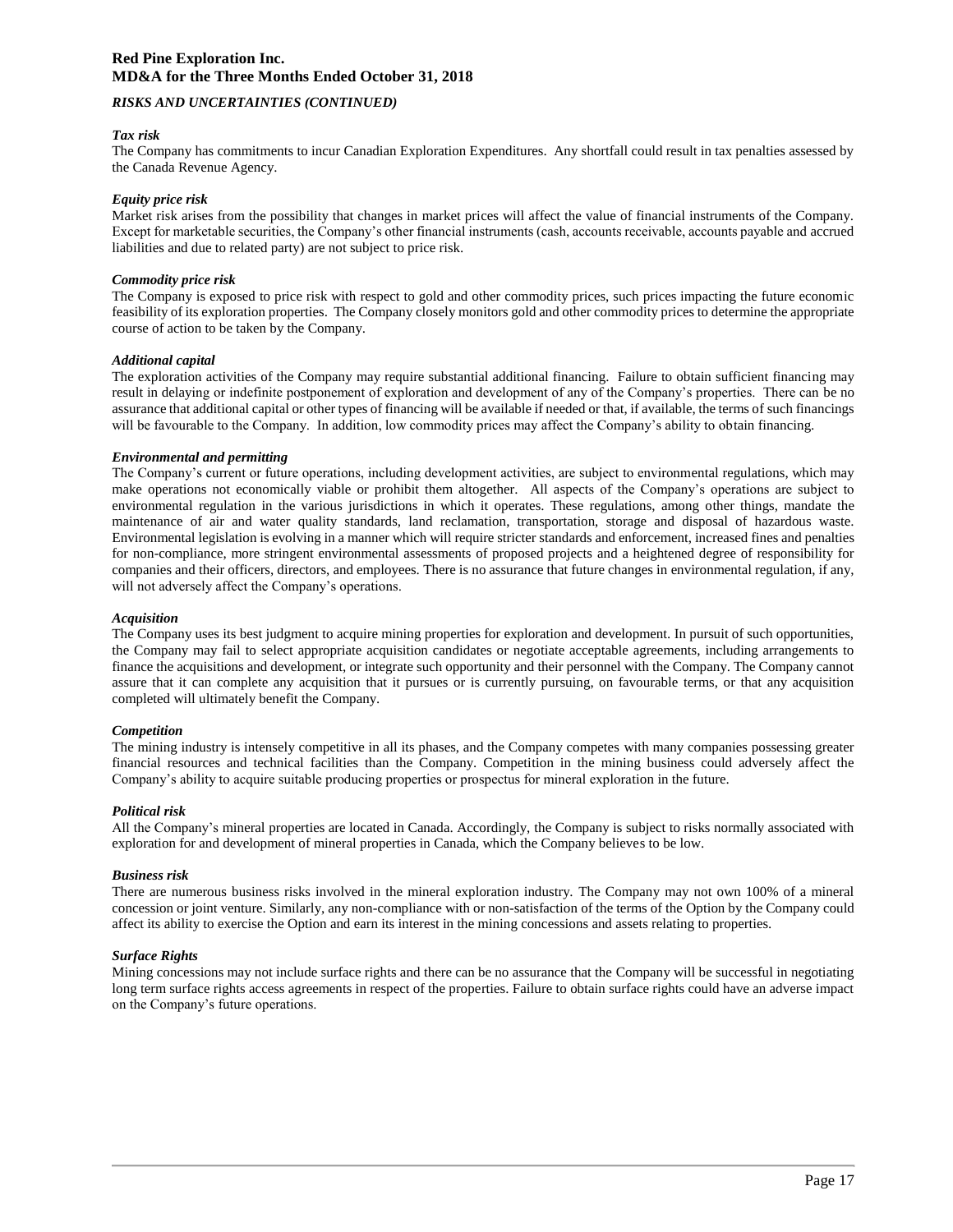### **GOING CONCERN**

Red Pine Exploration Inc. (the "Company" or "Red Pine") was founded in 1936 under the laws of Ontario, Canada for the acquisition, exploration, and development of mining properties. The Company's head office and primary location of its registered records is 145 Wellington Street West, Suite 1001, Toronto, Ontario, M5J 1H8. The Company is currently in the exploration stage and has not commenced any commercial operations.

The accompanying Consolidated Financial Statements have been prepared on the basis of a going concern, which contemplates the realization of assets and liquidation of liabilities in the normal course of business.

As at October 31, 2018, the Company had a working capital surplus of \$ 1,274,734 (July 31, 2018: \$2,237,077) and an accumulated deficit of \$ 61,464,898 (July 31, 2017: \$60,312,074).

In assessing whether the going concern assumption is appropriate, management considers all available information about the future, which is at least, but not limited to, twelve months from the end of the reporting period. The Company's ability to continue operations and fund its mining interest expenditures is dependent on management's ability to secure additional financing. Management is actively pursuing such additional sources of financing, and while it has been successful in doing so in the past, there can be no assurance it will be able to do so in the future. The Company is currently in the exploration stage and has not commenced commercial operations. These conditions cast significant doubt about the Company's ability to continue as a going concern.

The accompanying Consolidated Financial Statements do not give effect to adjustments that would be necessary should the Company be unable to continue as a going concern and therefore need to realize its assets and liquidate its liabilities and commitments in other than the normal course of business and at amounts different from those in the accompanying Consolidated Financial Statements.

## **CRITICAL ACCOUNTING POLICIES AND ESTIMATES**

#### *(a) Statement of compliance*

In accordance and comply with International Accounting Standard 34 Interim Financial Reporting ("IAS 34") using accounting principles consistent with International Financial Reporting Standards ("IFRS") as issued by the International Accounting Standards Board ("IASB") and interpretations issued by the IFRS Interpretations Committee ("IFRIC"). The accounting policies adopted are consistent with those of the previous financial year and the corresponding interim reporting period. Furthermore, the information on accounting standards effective in future periods and not yet adopted remains unchanged from that disclosed in the annual financial statements.

The consolidated financial statements were approved by the Board of Directors on November 23, 2018.

#### *(b) Basis of presentation*

These condensed interim consolidated financial statements do not include all of the information required for full annual financial statements and should be read in conjunction with the financial statements for the year ended July 31, 2018.

These condensed interim consolidated financial statements have been prepared on a historical cost basis except for certain financial instruments that have been measured at fair value. In addition, these financial statements have been prepared using the accrual basis of accounting, except for cash flow information.

#### *(c) Basis of consolidation*

These consolidated financial statements include the accounts of the Company and its wholly-owned subsidiary Augustine Ventures Inc. All intercompany balances and transactions have been eliminated.

#### *(d) Significant accounting judgements and estimates*

The preparation of these consolidated financial statements requires management to make estimates and assumptions that affect the reported amounts of assets and liabilities at the date of the financial statements and reported amounts of expenses during the reporting period.

Actual outcomes could differ from these estimates. The consolidated financial statements include estimates which, by their nature, are uncertain. The impacts of such estimates are pervasive throughout the consolidated financial statements and may require accounting adjustments based on future occurrences. Revisions to accounting estimates are recognized in the period in which the estimate is revised and also in future periods when the revision affects both current and future periods. Significant accounting judgments, estimates and underlying assumptions are reviewed on an ongoing basis.

Significant assumptions about the future and other sources of estimation uncertainty that management has made at the end of the reporting period, that could have an effect on the amounts recognized in the consolidated financial statements relate to the following:

#### *Going concern*

The preparation of the condensed interim consolidated financial statements requires management to make judgments regarding the going concern of the Company.

#### *Share-based compensation*